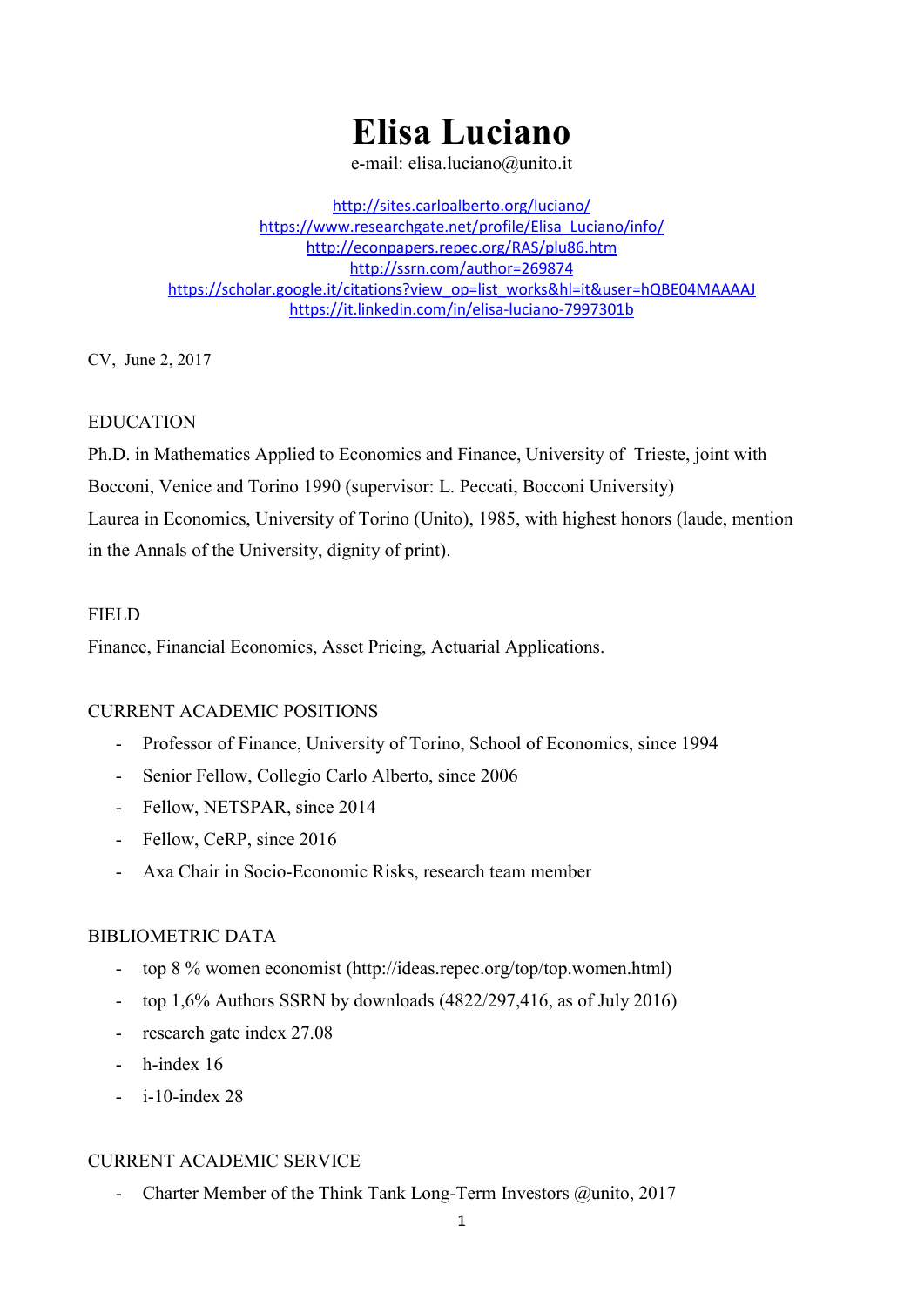- Supervisor, Axa Post Doctoral Fellowship in Socio-Economic Risks at Unito, 2017
- Senior Representative, Cooperation agreement Unito-JRC of the European Commission, since 2017
- Steering Committee, Ph D program in Institutions, Economics & Law, IEL-CLEI (Cornell) University, Ithaca-NY, École Polytechnique, Paris, Universities of Gent, Haifa, Hamburg Marburg, Panthéon-Assas Paris II, Paul Cézanne Aix Marseille III, Prague (Economics), Eastern Piedmont and Torino), since cycle XXIV
- Coordinator, joint initiatives between Unito/ESOMAS and HSE Moscow (since 2014) and Saint Petersbourg (2015)
- Research Committee, ESOMAS Department, since 2015
- Scientific Committee, European School of Management Italia, since 2014
- Scientific Committee, Torino Piazza Finanziaria, since 2014
- Scientific Committee, Master in Finance, Unito, since 2000
- Scientific Committee, Master in Insurance and Risk Management, Unito, since 2011
- Scientific Committee, Nomisma spa, Bologna, since 2012
- Member, Network of actuarial educators of the International Actuarial Association

## ACADEMIC CAREER

- Professor of Mathematical Methods for Economic, Financial and Actuarial Decisions (nationwide contest), since 1994
- Associate Professor of Mathematics and Mathematics for Finance (nationwide contest), 1992-4
- Assistant Professor, University of Torino, School of Economics, 1990-2
- Assistant Professor, Catholic University of Milan, School of Economics, 1987-90

## MAIN VISITING POSITIONS AND FELLOWSHIPS

- Visiting Professor, Zurich University, IBF, Fall 2016
- Visiting Scholar, INSEAD, January to June 2014
- Fellow, ICER (International Center for Economic Research, Prague and Torino), 2006-14
- Visiting Professor, University of Rennes 1, Graduate School of Business (IGR), 2011-13
- Fellow, FERC, University of Warwick, until 2011
- Distinguished Visiting Scholar, Johnson Graduate School of Management, Cornell University, 1996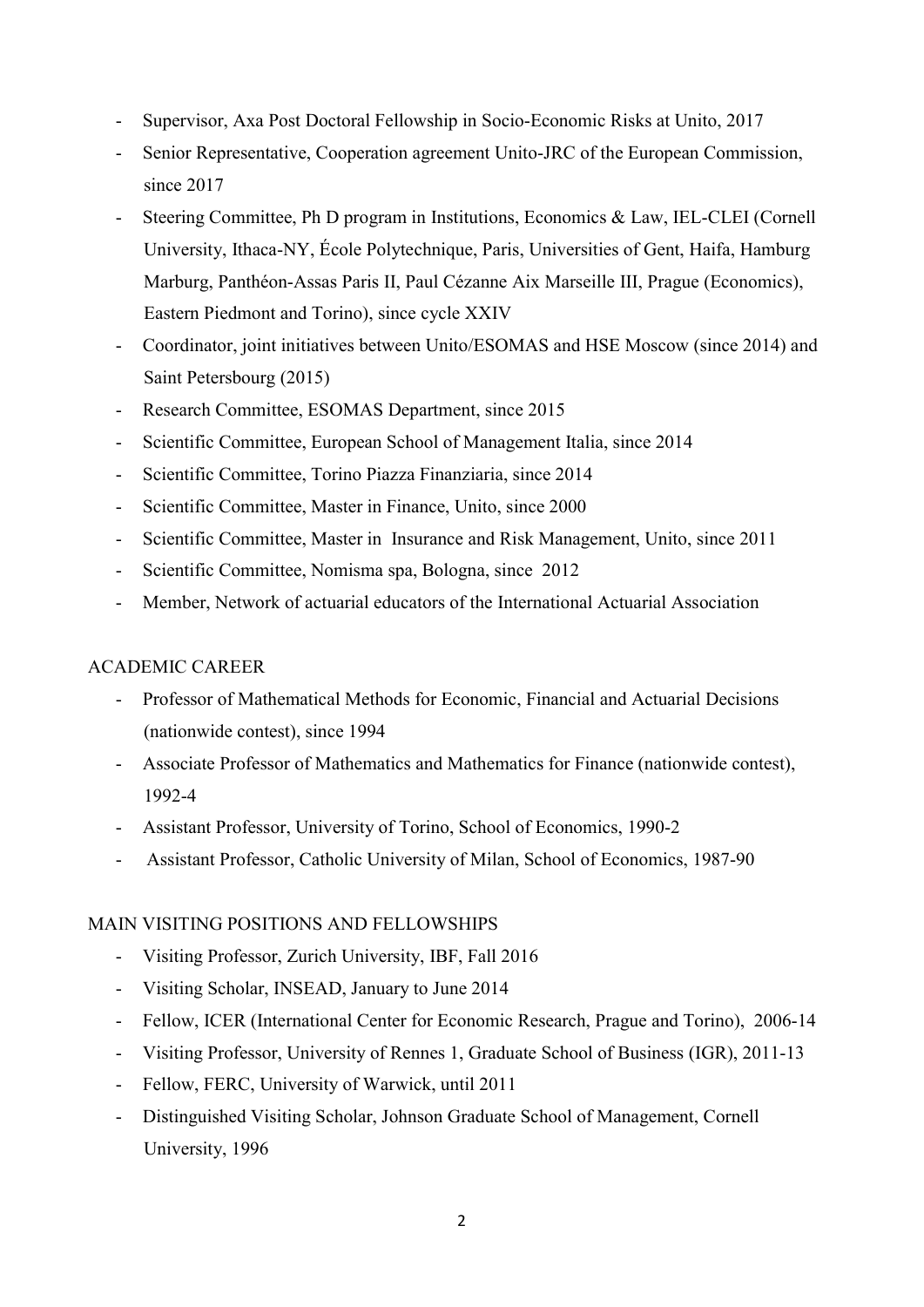Distinguished Visiting Scholar, Wharton School of the University of Pennsylvania, Department of Finance, 1987

## RECENT ACADEMIC LEADERSHIP

- Director, Graduate Master in Finance, University of Torino and Collegio Carlo Alberto, Moncalieri, 2005-2015
- Director, Graduate Master in Insurance and Risk Management, University of Torino and Collegio Carlo Alberto, Moncalieri, Torino, 2011-15
- Deputy Director, Department of Mathematics and Statistics of the University of Torino, until 2012
- Scientific Coordinator for Quantitative Methods, Graduate Master in Private Banking, University of Torino, School of Economics, 2008-2012

## REFEREE FOR

(ordered by inception of cooperation) Review of Financial Studies, Journal of Financial Econometrics, European Journal of Operational Research, Revue Economique, Annals of Operations Research, Decisions in Economics and Finance, International Review of Financial Analysis, Journal of Empirical Finance, Quantitative Finance, Risk, Management Science, Economic Notes, Review of Finance, Insurance: Mathematics and Economics, Journal of Risk, Applied Mathematical Finance, Journal of Banking and Finance, Journal of Risk and Insurance, European Actuarial Journal, North American Actuarial Journal, Geneva Papers on Risk and Insurance.

# EDITORIAL BOARD MEMBERSHIPS

- Journal of Risk
- Insurance and Risk Management
- Risks

## RECENT PRIZES AND AWARDS

- Institut Europlace de Finance Louis Bachelier, "The organization of banks and their affiliates", 2013-15
- Bristol's who is who 2015
- Research Incentives, Collegio Carlo Alberto, 2016, 2014, 2013, 2012, 2010, 2008, for having published in top peer-reviewed journals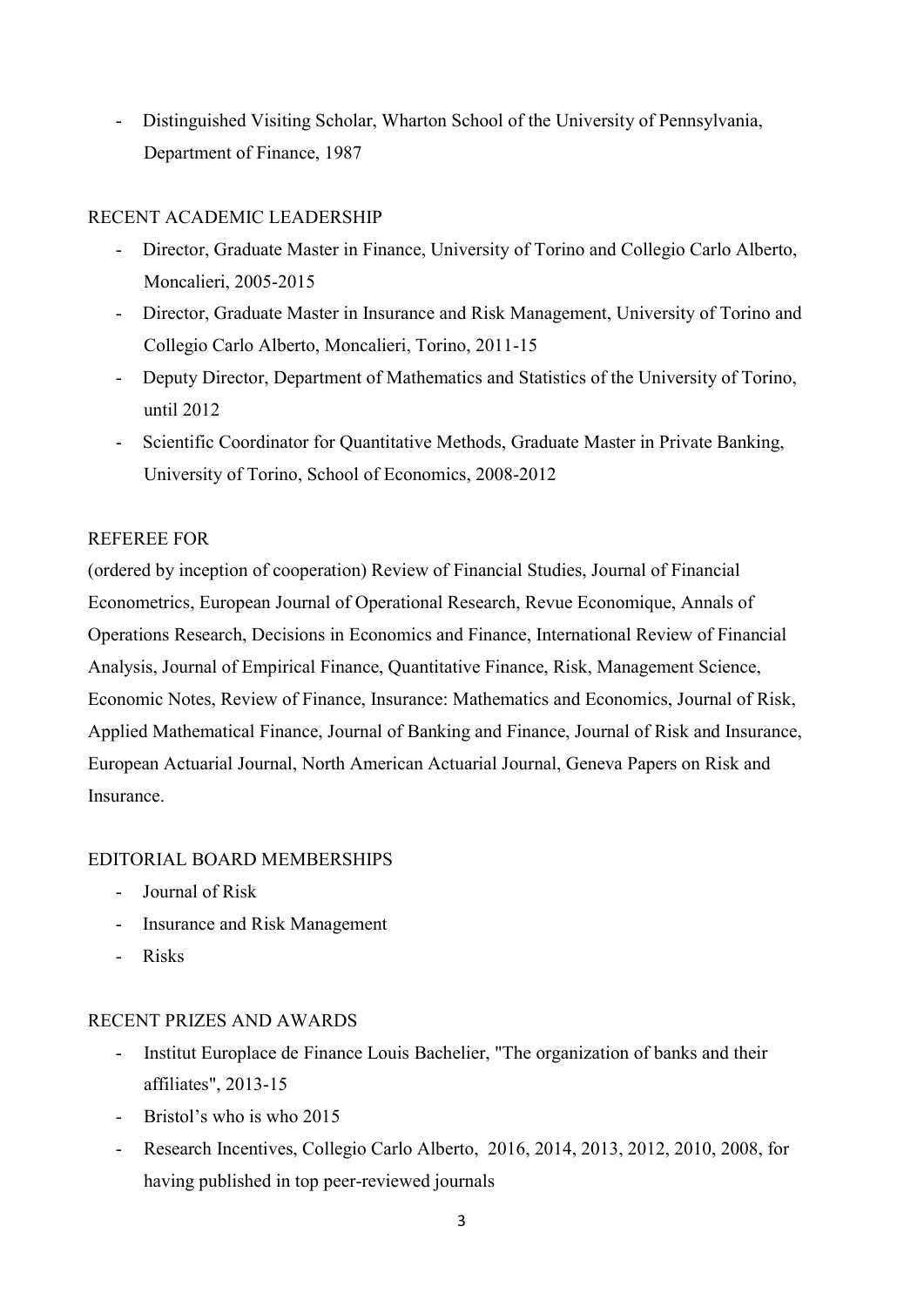- Best paper award, Journal of Risk Finance, 2008
- Research Prize, School of Economics, University of Torino, Department of Statistics and Mathematics, Math group, 2008
- Emerald Literati Network Member, since 2008

## GRANTS

- Principal Investigator, Global Risk Institute (GRI), Toronto: "Hedging and risk-return frontier in insurance: an ALM perspective ", 2014-16,
- Co-investigator, Mopact, "The demand for insurance in Italy", 2015,
- Co-investigator, Erasmus+, FINKIT, 2015-18,
- Principal investigator, University of Torino Research projects, "Financial and operational synergies in firm growth versus default", 2013-15,
- Co-investigator, University of Torino Research projects, "Taxation, organizational and financial choices and new enterprises: theoretical and empirical aspects", 2012-2014,
- Co-investigator, University of Torino and Compagnia di San Paolo Research projects, area IIIB, "Model Uncertainty. Theory and Applications to Current Financial Issues", ORTO11WKCC, 2011-2014,
- Co-investigator, PRIN (Programmi di rilevante interesse nazionale) Research grant 20103S5RN3\_004, "Robust decisions in markets and organizations", 2010-11 (started in 2012 for 36 months),
- Principal Investigator, University of Torino Research projects, "Multivariate processes in Finance and use of copula functions", ORTO08AJSE, 2008-2011,
- Principal Investigator, University of Torino Research projects, "Dependence measurement in Finance and use of copula functions", ORTO07SKA5, 2007,
- Principal investigator and nationwide coordinator, PRIN (Programmi di rilevante interesse nazionale) Research grant 2006132713, 2006-2008,
- The research on longevity risk of my group received AMAMEF Research grants in 2006 and 2007
- Principal Investigator, University of Torino, MURST (Ministry of University and Scientific Research)-Cofin Research projects, grant 2000138159\_004, 2002-2004,
- Principal Investigator, University of Torino, MURST-Cofin Research projects, grant MM13564444\_008, 2000-2002
- Principal Investigator, University of Torino Research Projects (ex 60%), various editions since 1994.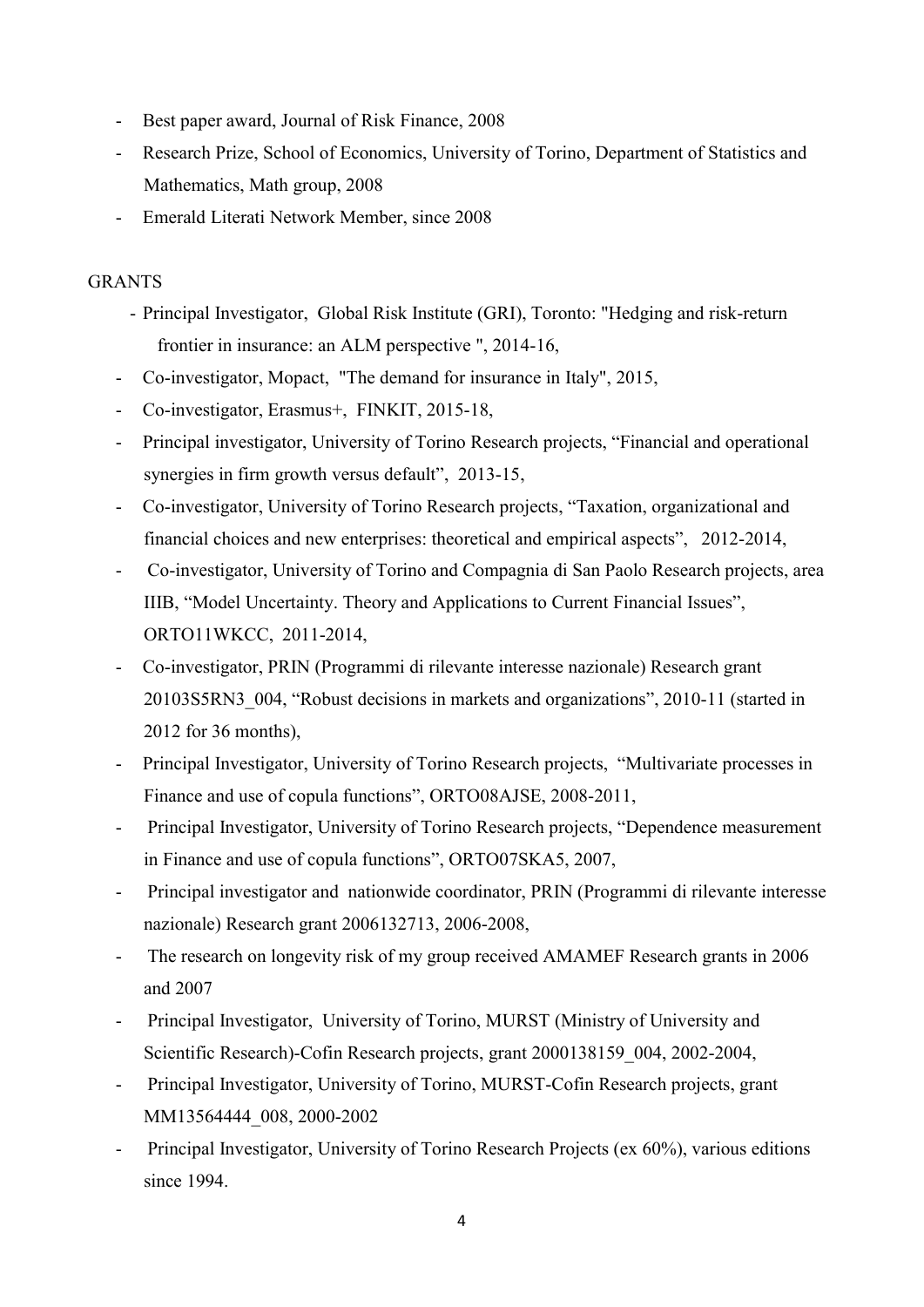## PARTICIPATION IN GRANT ASSIGNMENT COMMITTEES

- Referee, ANVUR (National Agency for the Evaluation of Universities and Research Institutes), since inception (2012),
- Referee, MURST-Cofin and Prin Research projects, various editions since establishment of the referees' committee,
- Chair, Actuarial Prize Giovanni Galatioto, 2012,
- Referee, KU Leuven Research Council, 2011,
- Chair and Member, University of Torino Research Funds Assignment Committee, Department of Statistics and Applied Mathematics, 2001-2011,
- Chair, Research Grant Assignments by Unicredit and Universities Knight of Labor Ugo Foscolo, June 2011,
- Member, Prize for the Best BA and I level Master Dissertation in Insurance and Actuarial Sciences, University of Torino, since 2001

## PARTICIPATION IN RECRUITING COMMITTEES

- Full Professor Recruiting Committee, University of Florence, 2017
- Associate Professor Recruiting Committee, University of Milano Bicocca, 2016
- Associate Professor Recruiting Committee, University of Torino, 2015
- Associate Professor Recruiting Committee, University of Florence, 2014
- Assistant Professors Recruiting Committee, Collegio Carlo Alberto, member in various editions and interviewer in 2013, 2015, 2016, 2017
- Contests for Full Professorship Appointments, MURST, various editions
- Contests for Assistant Professorship Appointments, MURST, various editions

## RECENT ACADEMIC SERVICE, DISCIPLINARY

- Scientific Committee Member, Paris December Finance Meeting EUROFIDAI/ESSEC/AFFI 2017
- XVII Workshop on Quantitative Finance, University of Milano Bicocca, 2017
- Scientific Committee Member, XVII Workshop on Quantitative Finance, University of Milano Bicocca, 2017
- Scientific Committee Member, XVI Workshop on Quantitative Finance, Scuola Normale Superiore, Pisa, 2016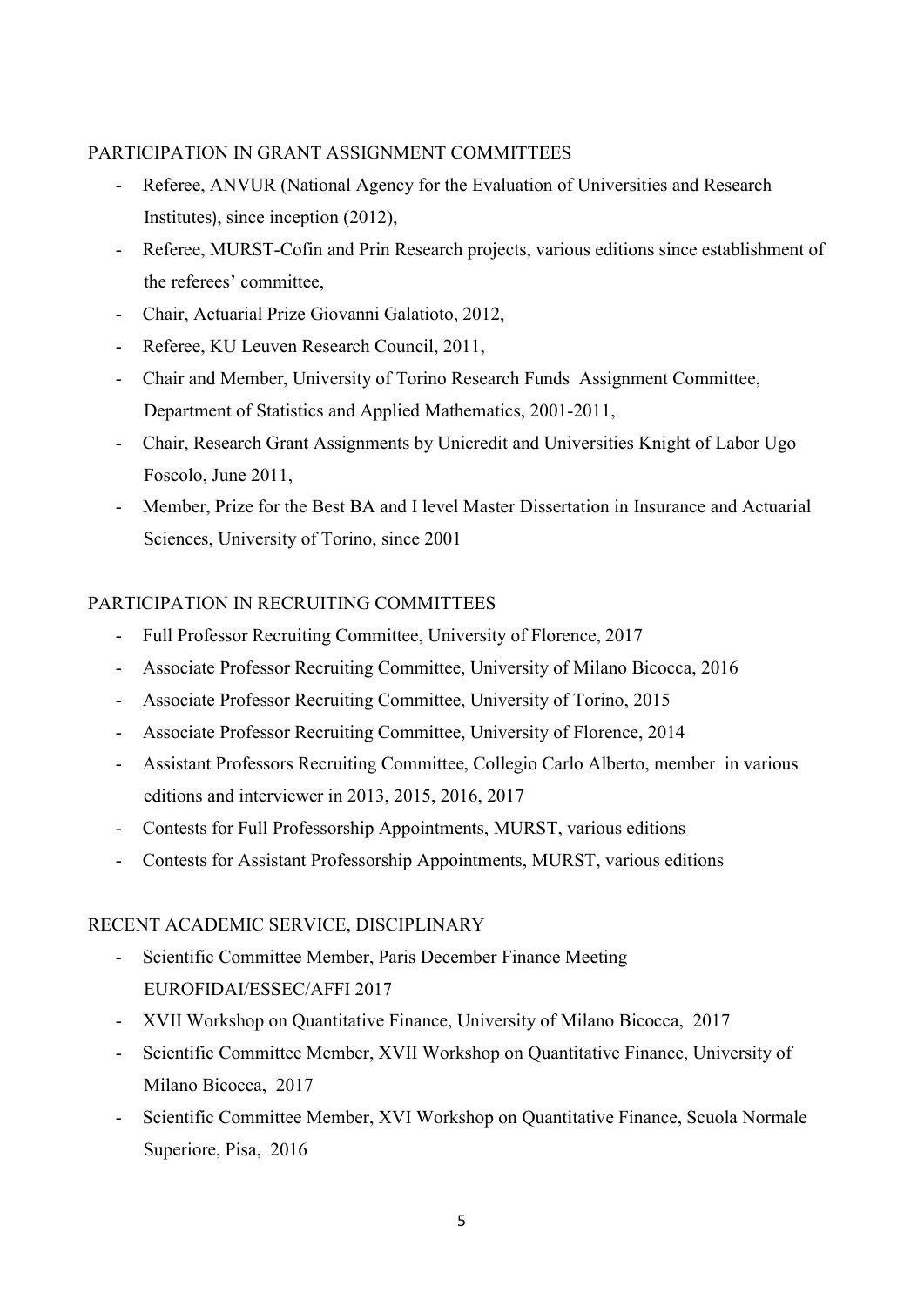- Referee, Aggregation Committee (Habilitation à diriger des recherches), Carole Bernard, 2016PhD Committee Member, University of New South Wales, 2014, 2013
- PhD Committee Member, Rennes University, 2014
- Scientific Committee Member, XIV Workshop on Quantitative Finance, University of Florence, 2014
- Scientific Committee, Associazione Torino Finanza, 2001 to 2014
- Steering Committee, Finance Doctoral School, University of Trieste, until 2013
- Scientific Committee Member, International Risk Management Conference (IRMC), Israel 2016, Luxembourg 2015, Warsaw 2014, Copenhagen 2013, Rome 2012, Amsterdam 2011, Florence 2010,
- Scientific Committee Member, European Financial Management Association Meeting, Aarhus 2010,
- Scientific Committee Member, X Workshop on Quantitative Finance, Milano 2009,
- Scientific and Organizing Committee Member, III International FIMA (Federazione Italiana Matematica Applicata) Conference, 2009,
- Scientific Committee Member, International Risk Management Conference (IRMC), Venice 2009, Florence 2008,
- Scientific and Organizing Committee Member, II International FIMA Conference, 2008.

# RECENT ACADEMIC SERVICE, INSTITUTIONAL

- Chair of the V. Pareto PhD Committee, Andrea Romeo, January 2017
- Chair of the IEL PhD Committee, Margherita Mori, July 2016
- Organizer, 1<sup>st</sup> and 2<sup>nd</sup> Master Finance Alumni Workshop, Collegio Carlo Alberto, 2014 and 2015
- Scientific Committee, Statistics and Applied Math PhD program of the Vilfredo Pareto Doctoral School, University of Torino, from inception to 2010
- Interschool Advisory Board, School of Mathematics and School of Economics of the University of Torino, BA Program in Math for Finance, from inception to 2012
- Scientific Committee, Coripe (Consortium for Research and Education in Piedmont), 2006 mid 2012

## CURRENT TEACHING ACTIVITIES (all in English)

- Asset Pricing with heterogeneity, Swiss Finance Institutee PhD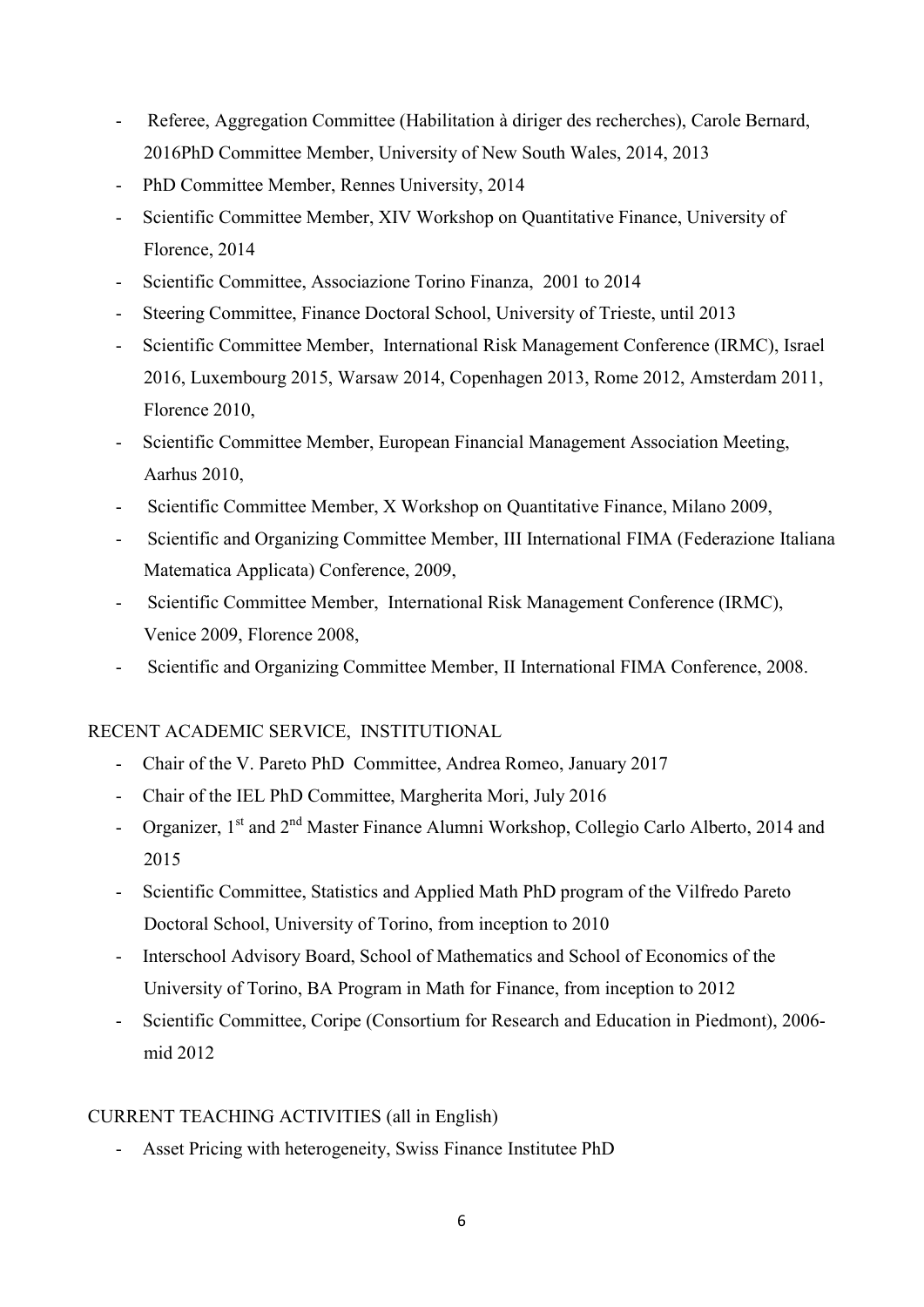- Financial Law and Economics, Asset Pricing, Ph D program in Institutions, Economics & Law, IEL,
- Asset Pricing, Graduate (2015/16) and Undergraduate (2014/15) Master in Finance and Insurance, University of Torino,
- Derivatives, Undergraduate Master in Finance and Insurance, University of Torino.

# PAST TEACHING ACTIVITIES

## include

- Credit Risk, Graduate Master in Finance, University of Torino and Collegio Carlo Alberto,
- Financial Engineering, Master in Finance MAFINRISK of Bocconi University, Milan,
- Risk management, Mastère Specialisè Management Globale des Risques of the École Normale Supérieure de Cachan, Paris,
- Actuarial principles, École Supérieure en Sciences Informatiques, Université de Nice-Sophia Antipolis, France (DESS),
- Insurance, Graduate Master in Finance, University of Torino and Collegio Carlo Alberto,
- Fixed Income, Undergraduate Master of the University of Torino,
- Quantitative Methods, Graduate Master in Private Banking of the University of Torino,
- Strategies, MBA, University of Torino,
- Project evaluation and risk assessment, ISVOR-FIAT MBA.

# WORK IN PROGRESS AND PUBLICATIONS IN ENGLISH

# WORK IN PROGRESS

# Books:

- The Economics of Continuous-time Finance, MIT Press, with Bernard Dumas, forthcoming September 2017.
- Hedging and risk-return frontier in insurance: an ALM perspective, Springer, with Clemente de Rosa and Luca Regis

# Articles in progress:

- Equilibrium bid-ask spread and the effect of competitive trading delays, with A. Tolomeo, Collegio Carlo Alberto Notebook 467/2016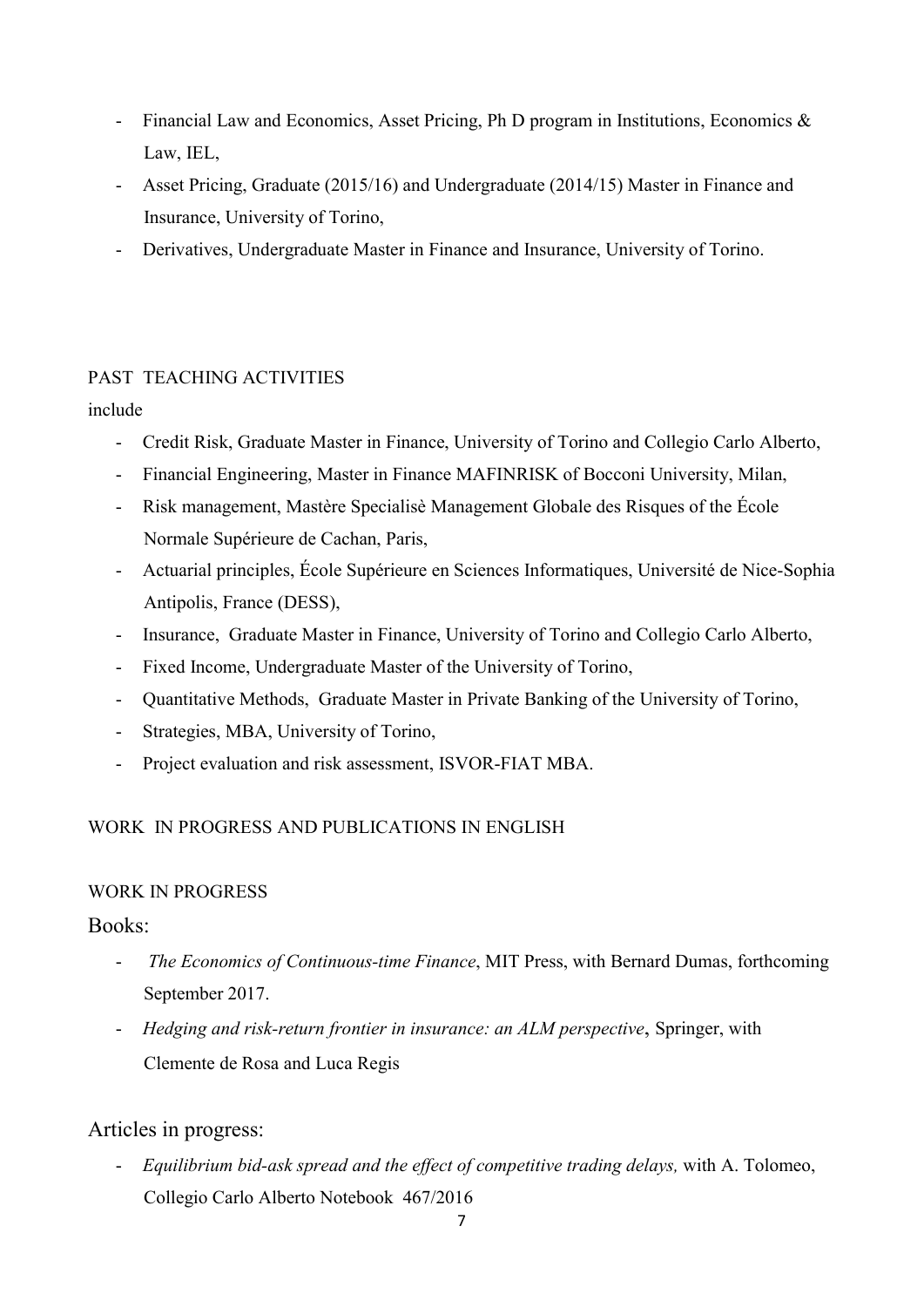- Information effects in longevity-linked versus purely financial portfolios, with. A. Tolomeo, presented at Scuola Normale Superiore di Pisa, January 2016, CErP wp 2016
- Are Information and diversification substitutes or complements? with. A. Tolomeo, Collegio Carlo Alberto Notebook 446/2016
- Complex financial institutions and systemic risk, with C. Wihlborg, presented at the ASSA Meeting, San Francisco, January 2016, https://www.aeaweb.org/conference/2016/retrieve.php?pdfid...
- The Organization of Bank Affiliates; A Theoretical Perspective on Risk and Efficiency, with C. Wihlborg, R&R, JBF, http://papers.ssrn.com/sol3/papers.cfm?abstract\_id=2264713, presented at the CEPR Winter Conference 2014, the 2015 IFABS Conference, Oxford, the 2015 Greta Conference. A previous version was ICER 6/2013.
- Life Insurance Demand and Financial Inclusion: Evidence from Italian Households, with M. Rossi and D. Sansone, under resubmission for JRI, was CCA Notebook 398/2014, now Netspar Working Paper 11/2015-039, GFLEC e-Journal, http://papers.ssrn.com/sol3/JELJOUR\_Results.cfm?form\_name=journalbrowse&journal\_id  $= 2357013$ .

## PUBLICATIONS

## BOOKS

- Copulas for finance, with U. Cherubini and W. Vecchiato, J. Wiley, 2004.
- Developing an annuity market in Europe, co-edited with E. Fornero, E. Elgar, 2004.

## PAPERS PUBLISHED IN PEER-REVIEWED JOURNALS

- Basis risk in Static versus dynamic longevity risk hedging, with C. De Rosa and L. Regis, Scandinavian Actuarial Journal, 2017 (4), pp.343-365, was CCA Notebook 425/2015 (a previous version was 403/2015). See also the Risks Forum 2016, http://risk2016.institutlouisbachelier.org/Program.aspx?lng=EN
- Cross-generational comparison of stochastic mortality of coupled lives, with J. Spreeuw and E. Vigna, Risks, 2016, 4(2), 16; doi:10.3390/risks4020016, was Collegio Carlo Alberto Notebook 258/2012 (a previous version appeared as 187/2010), presented at the Afmath Conference 2011, Brussels, February 2011 (poster), at the IME Conference, Trieste, 2011, Copenhagen 2013, at the VII Conference in Actuarial Science and Finance, Samos 2012.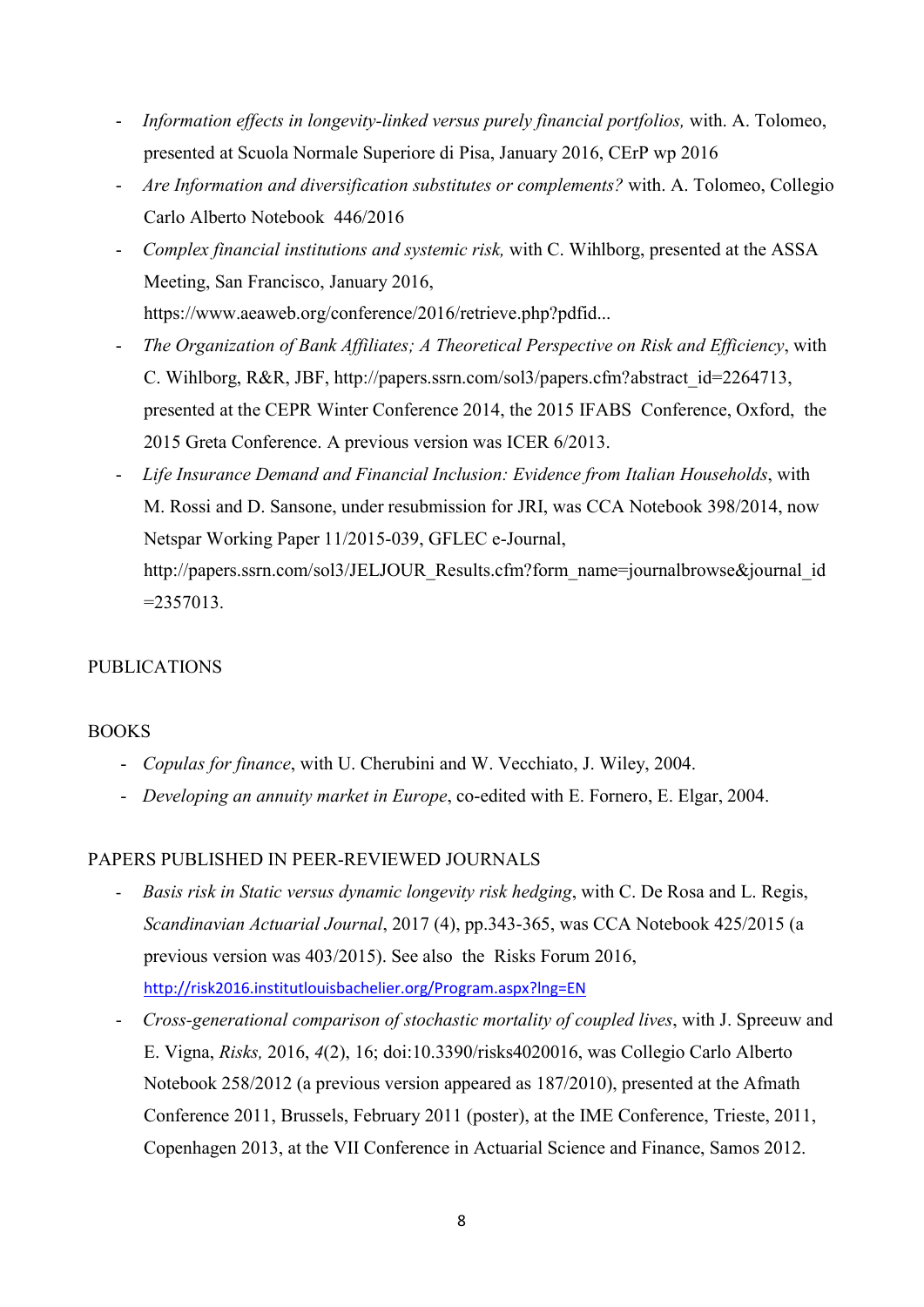- Life insurance demand: evidence from Italian households; a micro-economic view and gender issue, with J. F. Outreville, M. Rossi, Geneva Papers on Risk and Insurance, issues and Practice, July 2016, 41 (3), pp 468–490, was Netspar Working paper 2015-05-10, Top ten SSRN Downloads.
- Dependence calibration and portfolio fit with factor-based time changes, with M. Marena and P. Semeraro, Quantitative Finance, 16 (7), 2016, pp. 1037-52, ISSN: 1469-7688 (Print) 1469-7696 (Online), publ. online 1/19/16, was Carlo Alberto Notebook 307/2013
- Single and cross-generation natural hedging of longevity and financial risk, with L. Regis and E. Vigna, Journal of Risk and Insurance, published online 10/22/2015. Previous versions have been circulated as ICER wp 4/2012 (Math series), ICER wp 21/2011 (Math series), CCA Notebook 257/2012, ISSN 2279-9362. Was top ten SSRN downloads in January, February and November 2012.
- Guarantees, leverage and taxes, with G. Nicodano, Review of Financial Studies, 27 (9), September 2014, pp. 2736-2772.
- Efficient versus inefficient hedging strategies in the presence of financial and longevity (value at) risk, with L. Regis, Insurance: Mathematics and Economics, 55 (C), 2014, pp. 68- 77.
- Mortality surfaces by means of continuous-time cohort models, with P. Jevtic and E. Vigna, Insurance: Mathematics and Economics, 53 (1), July 2013, 122-133.
- A note on the independence between financial and actuarial risks, with J. Dhaene, A. Kukush, W. Schoutens, B. Stassen, Insurance: Mathematics and Economics, 52 (3), May 2013, 522-31.
- Delta and Gamma hedging of mortality and interest-rate risk, with L. Regis and E. Vigna, Insurance: Mathematics and Economics, 50 (3), May 2012, 402-12.
- A Generalized Normal Mean Variance Mixture for Return Processes in Finance, with P. Semeraro, International Journal of Theoretical and Applied Finance, 13 (3), May 2010, 415-440.
- Multivariate Time Changes for Lévy Asset Models: characterization and calibration, with P. Semeraro, Journal of Computational and Applied Mathematics, 233 (8), February 2010, 1937-53.
- Single and joint default in a structural model with purely discontinuous assets, with Filippo Fiorani and Patrizia Semeraro, Quantitative Finance, 10 (3), March 2010, 249-264.
- Mortality risk via affine stochastic intensities: calibration and empirical evidence, with Elena Vigna, Belgian Actuarial Bulletin, 8 (1), 2008, pp. 5-16.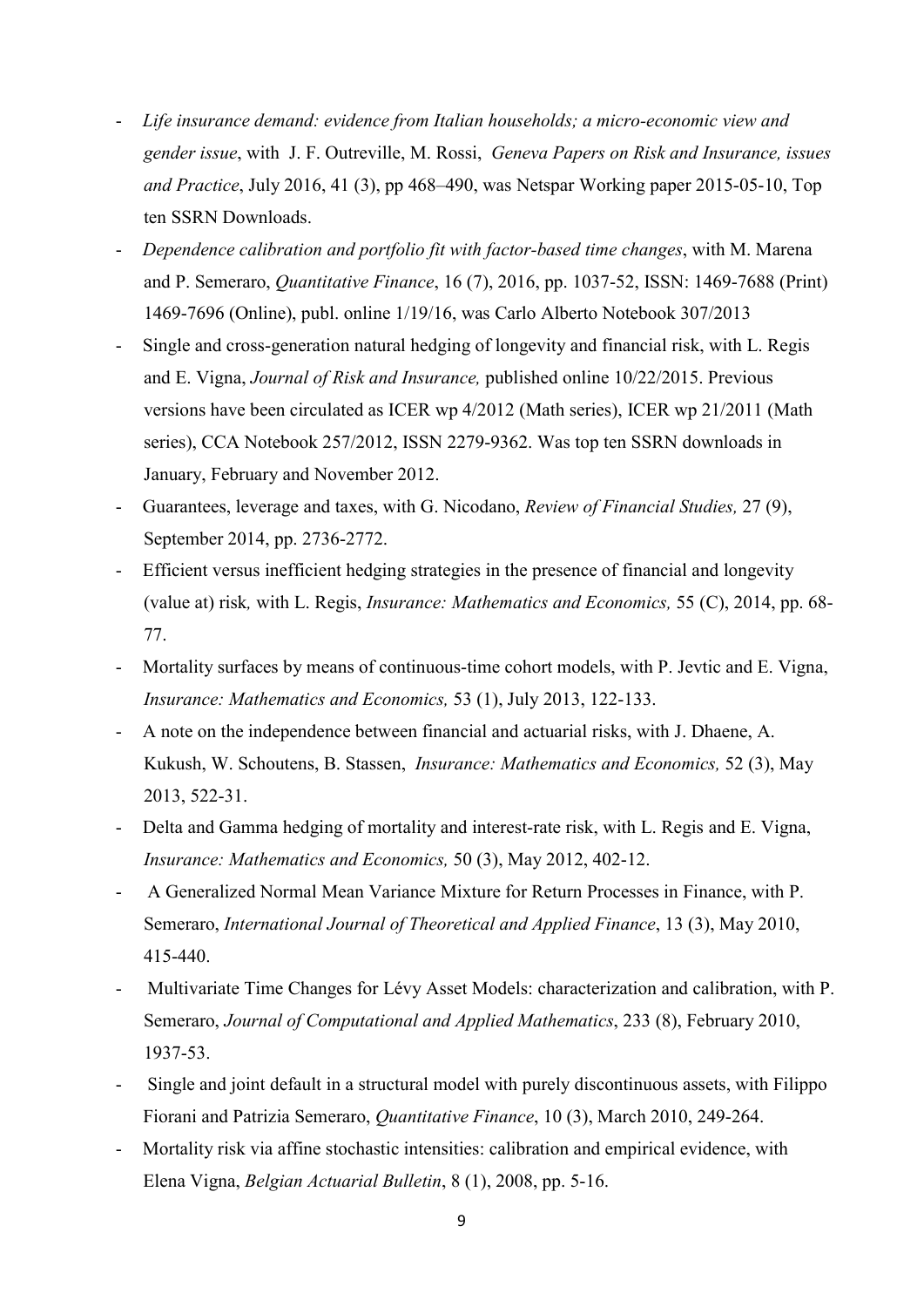- Modelling stochastic mortality for dependent lives, with Jaap Spreeuw and Elena Vigna, Insurance: Mathematics and Economics, 43, 2008, pp. 234-244.
- Calibrating risk-neutral default correlation, *Journal of Risk Finance*, 8 (5), 2007, pp. 450-64.
- Copulas and dependence models in credit risk: diffusions versus jumps, Statistica Applicata, 18 (4), 2006, pp. 573-588
- A multivariate jump-driven financial asset model, with Wim Schoutens, *Quantitative* Finance, 6(5), October 2006, pp.385-402
- Pricing vulnerable options with copulas, with U. Cherubini, *Journal of Risk Finance* 5 (1), 2003, pp. 27-39.
- Pricing and hedging credit derivatives with copulas, with U. Cherubini, *Economic Notes*, 32, 2003, pp. 1-23.
- VaR as a risk measure for multiperiod static inventory models, with D.M. Cifarelli and L. Peccati, International Journal of Production Economics, 55, 2003, pp. 375-84.
- Copulae as a new tool in Financial Modelling, with M. Marena, Operational Research: An International Journal, 2, 2002, pp. 139-55.
- Portfolio Value at Risk Bounds, with M. Marena, International Transactions in Operational Research, 9 (5), 2002, pp. 629-41.
- Stationary Optimal Lenghts for the Plant Renewal Problem, with L. Peccati, *International* Journal of Production Economics, 78, 2002, pp. 287-93.
- Bivariate option pricing with copulas, with U. Cherubini, *Applied Mathematical Finance*, 9 (2), 2002, pp. 69-86.
- A Value at Risk Approach to Background Risk, with R. Kast, Geneva Papers on Risk and Insurance Theory, 26 (2), 2001, pp. 91-117.
- Dynamic value at risk under optimal and suboptimal portfolio policies,, with G. Fusai, European Journal of Operational Research, 135, 2, 2001, pp. 249-69.
- Value at risk trade-off and capital allocation, with U. Cherubini, *Economic Notes*, 30 (2), 2001, pp. 235-56.
- Cycles optimization: the equivalent annuity and the NPV approaches, with L. Peccati, International Journal of Production Economics, 69 (1), 2001, pp. 65-83.
- Fulfillment of Regulatory Requirements on VAR and Optimal Portfolio Policies, Rivista Internazionale di Scienze Economiche e Commerciali, XLVII, 4, December 2000, pp.579- 601.
- Some Basic Problems in Inventory Theory: the Financial Perspective, with L. Peccati, European Journal of Operational Research, 114, 1999, pp. 294-303.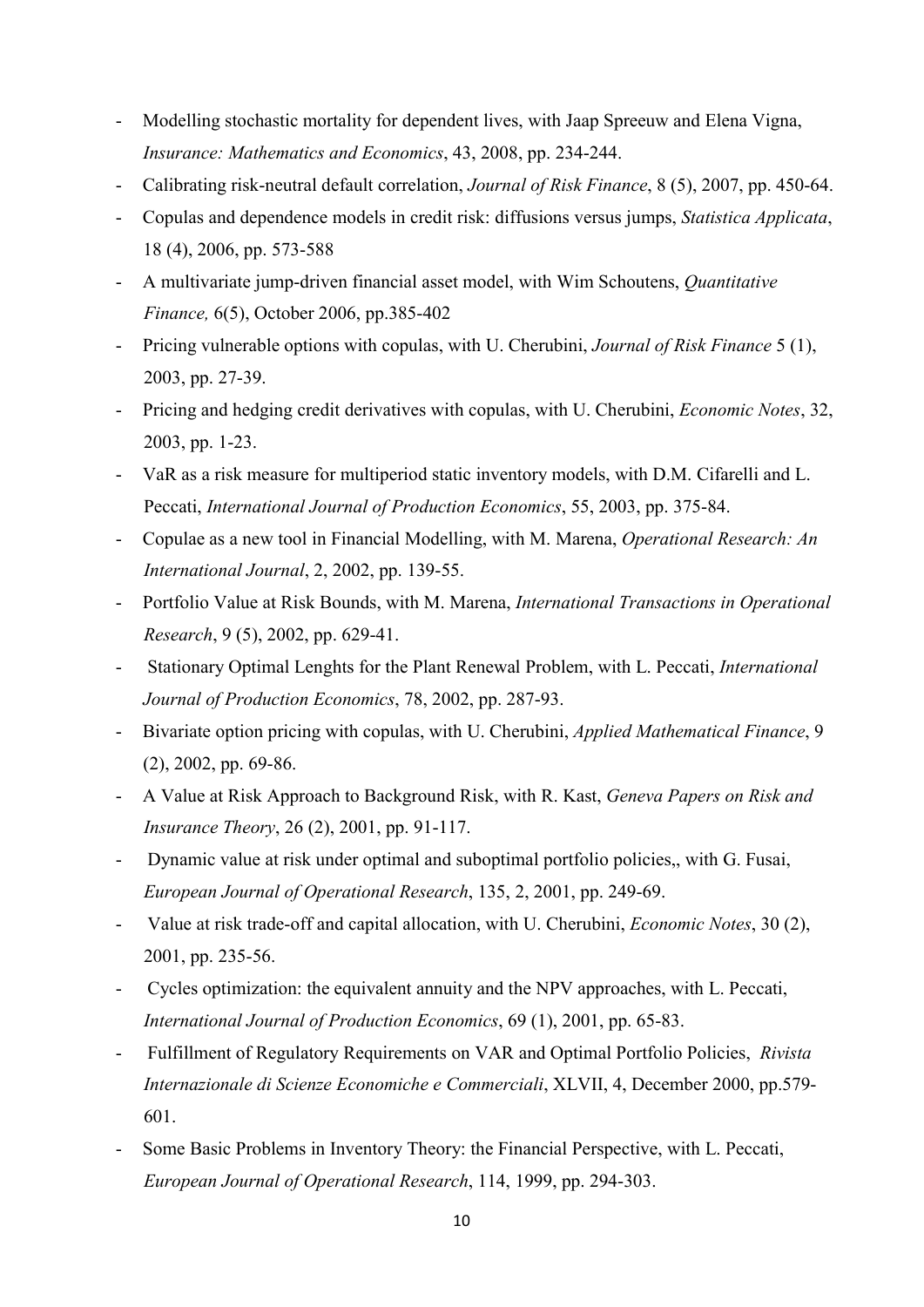- A note on Loadings and Deductibles: can a vicious circle arise?, Scandinavian Actuarial Journal, 1999 (2), pp. 157-69.
- Capital Structure and Inventory Management: the Temporary Sale Price Problem, with L. Peccati, International Journal of Production Economics, 59 (1), 1998, pp. 169-78.
- Swap pricing and hedging of general DCFs, Rivista di Matematica Applicata alle Scienze Economiche e Sociali (Decsions in Economics and Finance), XXI, 1998, pp.73-95.
- A Note on the Pricing Solution to Bilateral Monopoly and its Efficiency, in cooperation with L. Peccati, Rivista Internazionale di Scienze Economiche e Commerciali, XLV (3), 1998, pp. 443-62
- Revision of Industrial Supply Conditions and Game theory, with P. Gallo and L. Peccati, International Journal of Production Economics, 49, 1997, pp.17-28.
- On Optimal Insurance Arrangements, in cooperation with L. Peccati, *Giornale dell'Istituto* Italiano degli Attuari, 59, 1996, pp. 27-37
- Bond Pricing through Bargaining, in Financial Modelling, ed. by L. Peccati and M. Virén, Berlin: Physica-Verlag (Springer-Verlag), 1993, pp. 262-285.
- Market making with noise: the case of a specialist financial market with heterogeneous traders, in Recent Research in Financial Modelling, ed. by E.J. Stokking and G. Zambruno, Heidelberg: Physica-Verlag (Springer-Verlag), 1993, pp. 135-45.
- Institutionally heterogeneous agents in an imitative stock market , with L. Ferrari and L. Peccati, in Recent Research in Financial Modelling, ed. by E.J. Stokking and G. Zambruno, Heidelberg: Physica-Verlag (Springer-Verlag), 1993, pp. 117-124.
- A decomposition of random net present values, with L. Peccati, in Recent Research in Financial Modelling, ed. by E.J. Stokking and G. Zambruno, Heidelberg: Physica-Verlag (Springer-Verlag), 1993, pp. 17-23.
- Bonds Yield in thin markets, in cooperation with L. Peccati, Rendiconti del Comitato per gli Studi Economici, Ca' Foscari, Venice, 29, 1991, pp. 107-115
- An exact solution to a dynamic portfolio choice problem with transaction costs, with B. Dumas, Journal of Finance, 46 (2), 1991, pp. 577-595.
- A new perspective on dynamic portfolio choices, Rivista di Matematica Applicata alle Scienze Economiche e Sociali (Decisions in Economics and Finance), 12 (1), 1990, pp. 91- 106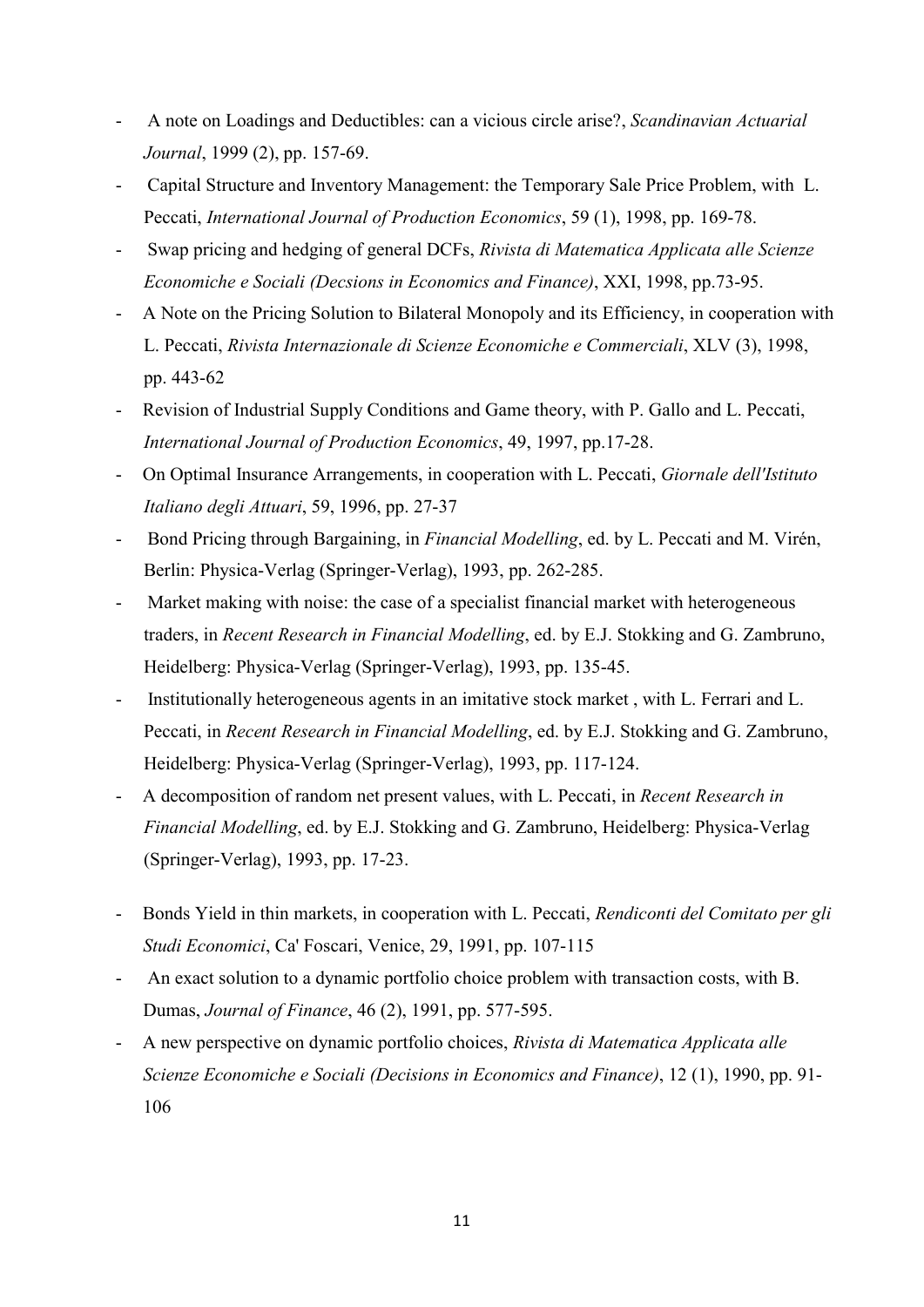#### PAPERS PUBLISHED IN REFEREED COLLECTIVE WORKS

- Risk-Return Appraisal of Longevity Swaps, with L. Regis, in Guide to Pension and Longevity Risk Transfer for Institutional Investors, Institutional Investor Group, 2014
- Multivariate Variance Gamma and Gaussian dependence: a study with copulas, with Patrizia Semeraro, in Mathematical and Statistical Methods for Actuarial Sciences and Finance, ed. by M. Corazza and R. Pizzi, Springer Verlag, 2010, ISBN: 8847014808, ISBN-13: 9788847014800.
- Credit risk and rating assignments with parent-subsidiary links, with Giovanna Nicodano, in FINANCIAL RISKS: New Developments in Structured Product & Credit Derivatives, ed. By Monique Jeanblanc and Christian Gourieroux, 2010.
- Spark spread options when commodity prices are represented as time-changed processes, in "Financial Risk Management in Commodity Markets: From Shipping to Agriculturals and Energy", ed. by H. Geman, J. Wiley, Finance Series 2008.
- Copula-based default dependence modelling and invariance: where do we stand?, In Credit Risk: Models, Derivatives, and Management –Empirical Studies and Analysis, ed. by N. Wagner, Chapman & Hall, Financial Mathematics Series, 2008.
- Introduction to *Developing an annuity market in Europe*, with E. Fornero, E. Elgar, 2004.
- Value at risk bounds for portfolios of non-normal returns, with M. Marena, in New Trends in Banking Management, edited by C. Zopoudinis, Physica-Verlag, 2003, pp. 207-222.
- Copula vulnerability, with U. Cherubini, in Credit Risk Modelling, London: Risk Books, pp.219-226, 2003.

#### PAPERS PUBLISHED IN REFEREED PROCEEDINGS

- 1. Demographic Risk Transfer: is it worth for annuity providers?, with L. Regis (extended abstract), in Interplay between Finance and Insurance - Actuarial Financial Mathematics Conference, M. Vanmaele, G. Deelstra, A. De Schepper, J. Dhaene, W. Schoutens, S. Vanduffel (Eds.), 2013, pp. 57-62, ISSN 9789065691231.
- 2. Mortality surfaces by means of continuous-time cohort models, with P. Jevtic and E. Vigna, (extended abstract), to appear in Interplay between Finance and Insurance - Actuarial Financial Mathematics Conference, ed. by M. Vanmaele, G. Deelstra, A. De Schepper, J. Dhaene, W. Schoutens, S. Vanduffel (Eds.), 2013, pp. 51-56, ISSN 9789065691231.
- 3. Delta and Gamma hedging of mortality and interest-rate risk, with L. Regis and E. Vigna, (extended abstract), Interplay between Finance and Insurance - Actuarial Financial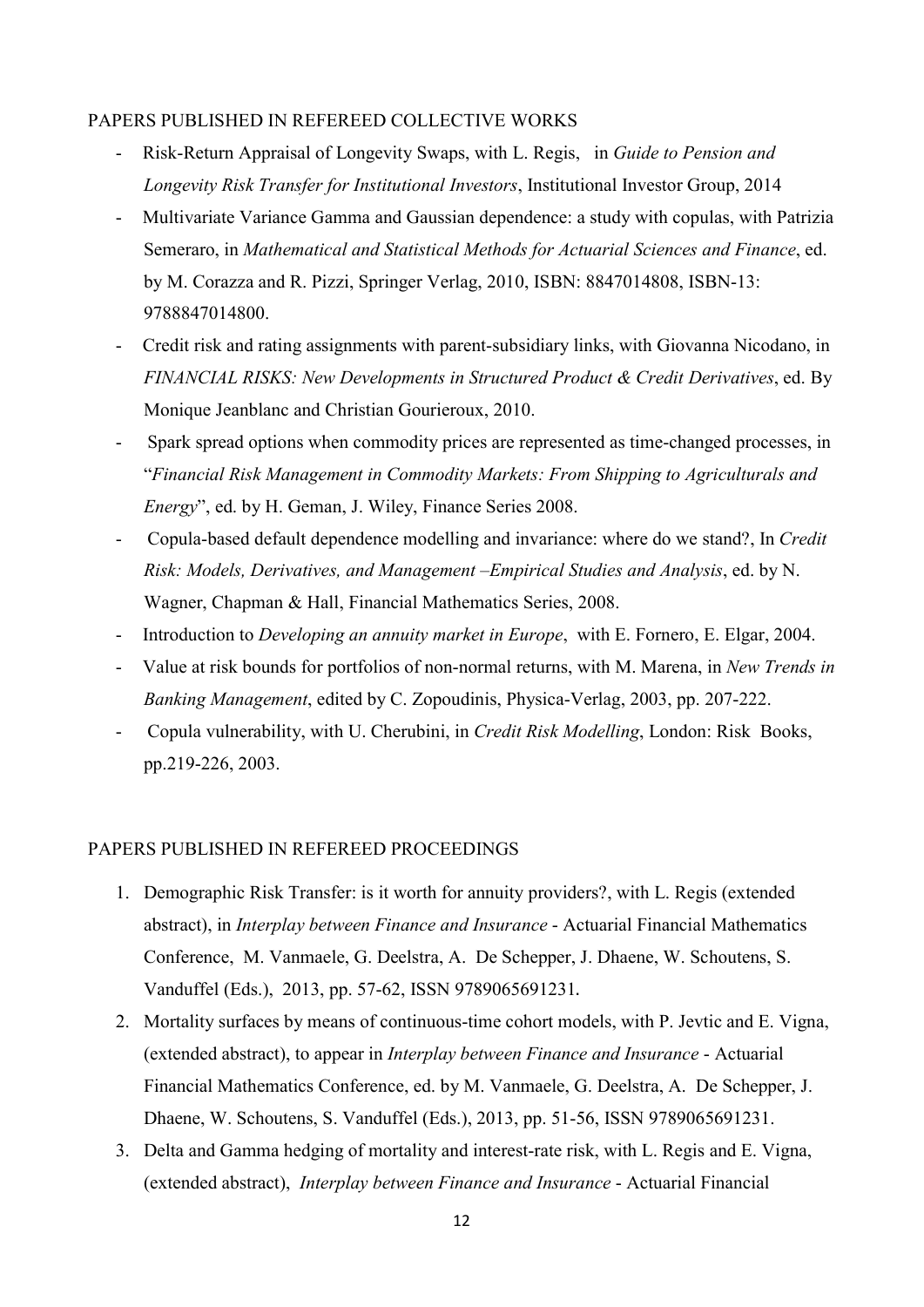Mathematics Conference, ed. by M. Vanmaele, G. Deelstra, A. De Schepper, J. Dhaene, W. Schoutens, S. Vanduffel, 2011, pp. 61-68, ISSN 9789065690876.

- 4. Cross-generational comparison of stochastic mortality of coupled lives, with J. Spreeuw and E. Vigna, Interplay between Finance and Insurance - Actuarial Financial Mathematics Conference, ed. by M. Vanmaele, G. Deelstra, A. De Schepper, J. Dhaene, W. Schoutens, S. Vanduffel, 2011, pp. 101-106, ISSN 9789065690876.
- 5. Value at Risk for Inventory Models, Proceedings of the X International Symposium on Inventories, Budapest, August 1998.
- 6. Optimal Design of Premium Schedules in a Bilateral Setting, in Proceedings of the International Congress of Actuaries, Birmingham, 1998.
- 7. Bid-ask Portfolio Choice and Option Pricing, in cooperation with B. Dumas, Financial Markets Developments and Reforms, Foundation HEC, vol. D, 1988

#### OTHER PUBLICATIONS

- Copula vulnerability, with U. Cherubini, Risk, October 2002, pp. 83-86, reprinted as "Copule e derivati vulnerabili" in Risk Italia, May 2003

## PUBLICATIONS IN ITALIAN

#### BOOKS

 - Calcolo finanziario: temi di base e temi moderni, with M. D'Amico and L. Peccati, EGEA, Milano, 2010

- Matematica per la gestione finanziaria, with L. Peccati, Ed. Riuniti, 1997

#### PAPERS PUBLISHED IN REFEREED JOURNALS

- Accordi di fornitura in alternativa alla compartecipazione agli utili: un caso concreto, Rendiconti per gli Studi Economici Quantitativi (già Rendiconti del Comitato per gli Studi Economici), Ca' Foscari, Venice, 1996, pp. 153-169
- Funzioni di Green per equazioni differenziali ordinarie e applicazioni in Finanza, Rivista di Matematica Applicata alle Scienze Economiche e Sociali (Decisions in Economics and Finance), 18 (2), 1996, pp. 199-227
- La leva finanziaria multiperiodale, in cooperation with L. Peccati, Finanza, Imprese e mercati, 2 (3), 1990, pp.345-62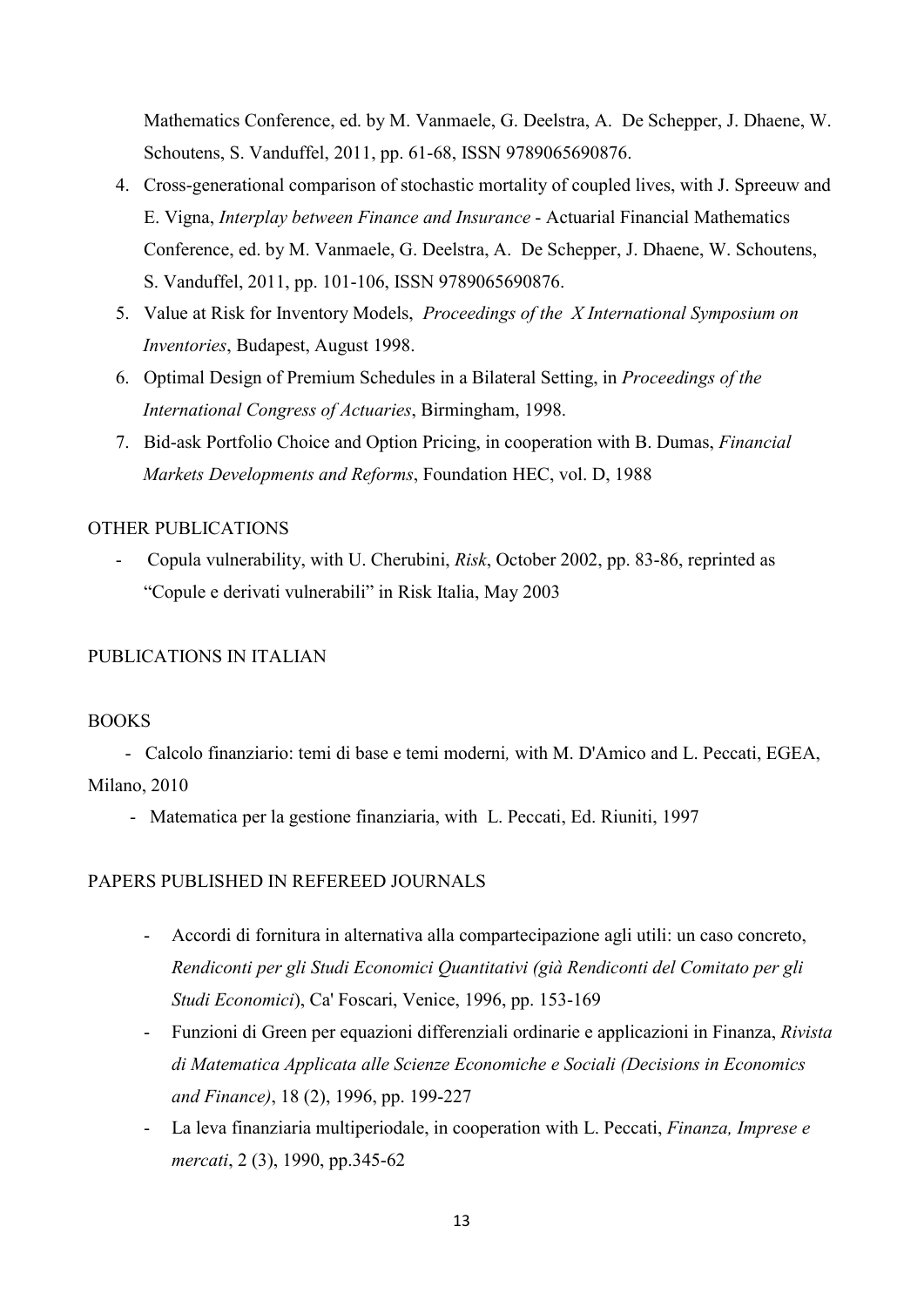- Rovina, Assicurazione e Scambi di Attività Finanziarie, Rivista di Matematica Applicata alle Scienze Economiche e Sociali (Decisions in Economics and Finance), 11 (1,2), 1989, pp. 69-94
- Sulla dinamica dell'allocazione della ricchezza, Rivista di Matematica Applicata alle Scienze Economiche e Sociali (Decisions in Economics and Finance), 11 (1,2), 1989, pp. 41-62
- Sugli effetti dei costi di transazione nelle scelte di portafoglio con orizzonte finito, Rivista Internazionale di Scienze Sociali, 97(2), 1989, pp.254-71
- Un modello di affidamento in condizioni di incertezza, Giornale degli Economisti e Annali di Economia, 45 (9-10), 1986, pp. 527-44

## PAPERS PUBLISHED IN REFEREED PROCEEDINGS

- Investment gain e mortality gain da riserve stocastiche negli attuali scenari di mercato, in cooperation with E. Vigna, Rendiconti della Giornata Annuale degli Attuari Torinesi, Torino, December 2003, invited speech.
- Rischio di mortalità e di tasso di interesse nelle polizze vita: alcune considerazioni, in cooperation with E. Vigna, Rendiconti della Giornata Annuale degli Attuari Torinesi, Torino, December 2002, invited speech.
- Un'introduzione al Valore a rischio, Rendiconti della Giornata Annuale degli Attuari Torinesi, Torino, December 2001, invited speech.
- Inferenza Bayesiana sui coefficienti Beta, in cooperation with L. Peccati, *Proceedings of* the XV AMASES Meeting, September 1991, pp. 353-67

#### PAPERS PUBLISHED IN COLLECTIVE WORKS

- VAN e risultati di periodo in condizioni di incertezza, in cooperation with L. Peccati, in Scritti in omaggio a L. Daboni, Lint, Trieste, 1990, pp.183-98

#### PROJECTS ON HOLD:

- Equilibrium bid-ask spread and infrequent trade with outside options, with R. Giacomelli, Collegio Carlo Alberto Notebook 445/2016 (incomplete versions have been circulated as "Equilibrium bid-ask spreads in a continuous-time, infinite horizon economy", solo, and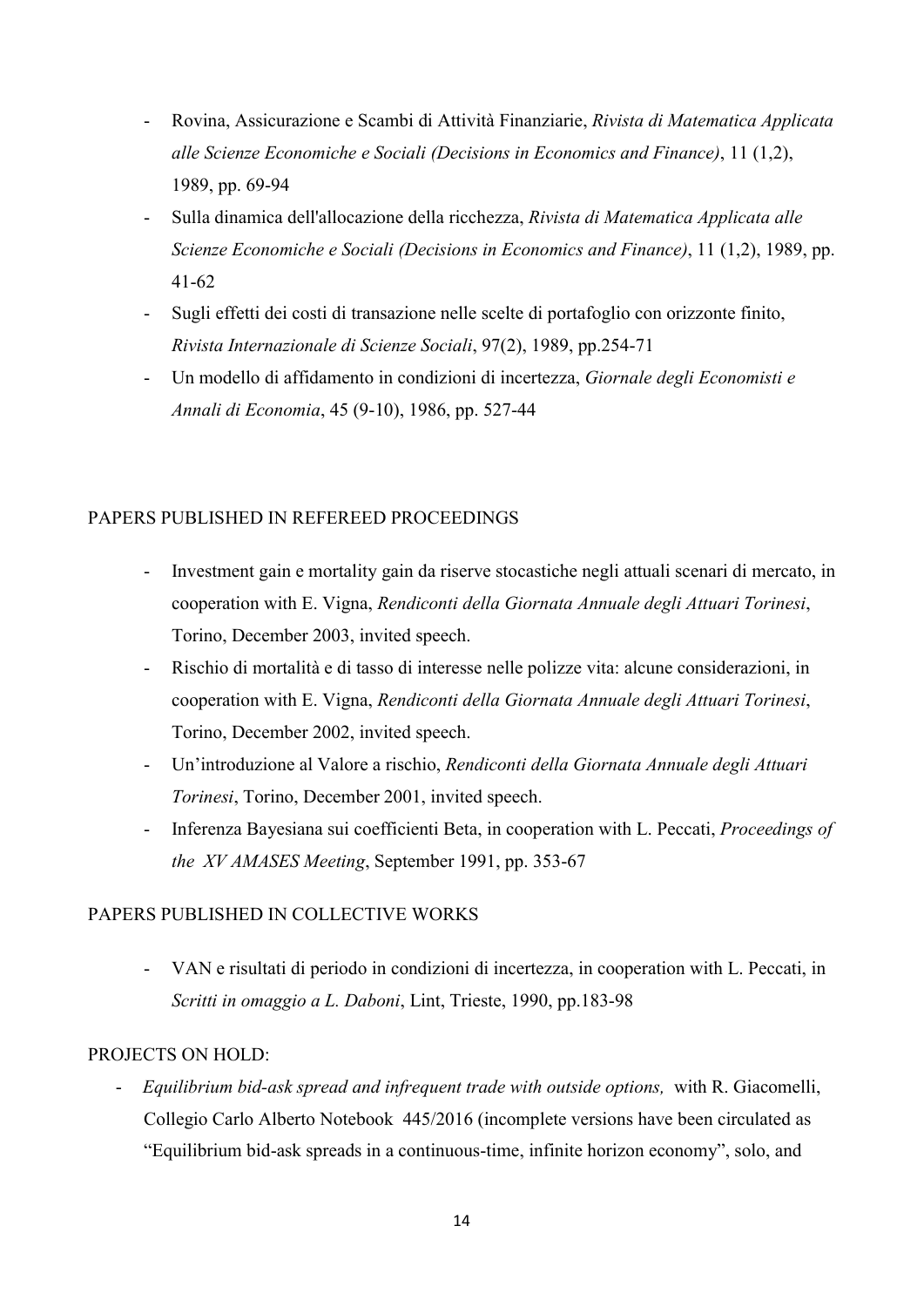Equilibrium price of immediacy and infrequent trade, Collegio Carlo Alberto Notebook 221/2011, updated 2013).

- Default risk in business groups, with G. Nicodano, 2012, Collegio Carlo Alberto Notebook 283/2012. A previous version has been circulated as "Ownership structure, leverage and credit risk", Collegio Carlo Alberto Notebook 69/2008. Presented at the GRETA 2007 Conference, Venice, September 2007, at the IX Workshop in Quantitative Finance, Rome, 2008, at the Higher School of Economics XIV April Conference, Moscow, April 2013.

#### RECENT INVITED SPEECHES

- Workshop on Dependence Modeling, Aegina, May 23, 2017, Longevity dependence across generations as a risk mitigation tool
- GRI Workshop, January 8, 2017, Geographical Diversification of Insurance Companies
- International Conference on Capital Markets, INSEAD, June 2016, *Equilibrium bid-ask* spread and infrequent trade with outside options
- XVI Iberian-Italian Conference on Financial Mathematics, Salerno, May 2016, *Equilibrium* bid-ask spread and infrequent trade
- Cherry Blossom Conference on Financial Literacy, Washington, April 2016, Life Insurance Demand and Financial Inclusion: Evidence from Italian Households,
- GRI Workshop, October 29, 2016, Basis risk in Static versus dynamic longevity risk hedging
- Summer School on Gender, Economics and Society, ITC-ILO, Politechnical School of Torino and Unito, July 2015, Gender, Financial Literacy and the demand for insurance,
- Bachelier- Institute of Finance, Scientific Morning Conference, "Banking System", Financial synergies and the Organization of Bank Affiliates; A Theoretical Perspective on Risk, Efficiency and Regulation, July 2015, Paris, Palais Brongniart (Bourse)
- Annual IME Conference, Copenhagen, July 2013, Measuring and hedging cohort-mortality and interest-rate risk
- Reale Mutua Assicurazioni, Torino, June 2013, Model Risk
- PRMIA (Professional Risk Management Association) Workshop, Milano, January 2013, Counterparty Risk Measurement: Technical and Methodological Aspects.
- University of Orleans Workshop, Orleans, December 2011, Real estate as an asset class: empirical assessment of risk and safety profiles.
- Actuarial Italian Association, Piedmont group, G. Galatioto Workshop, Torino, May 2012, Demographic and financial risks: the future of pensions.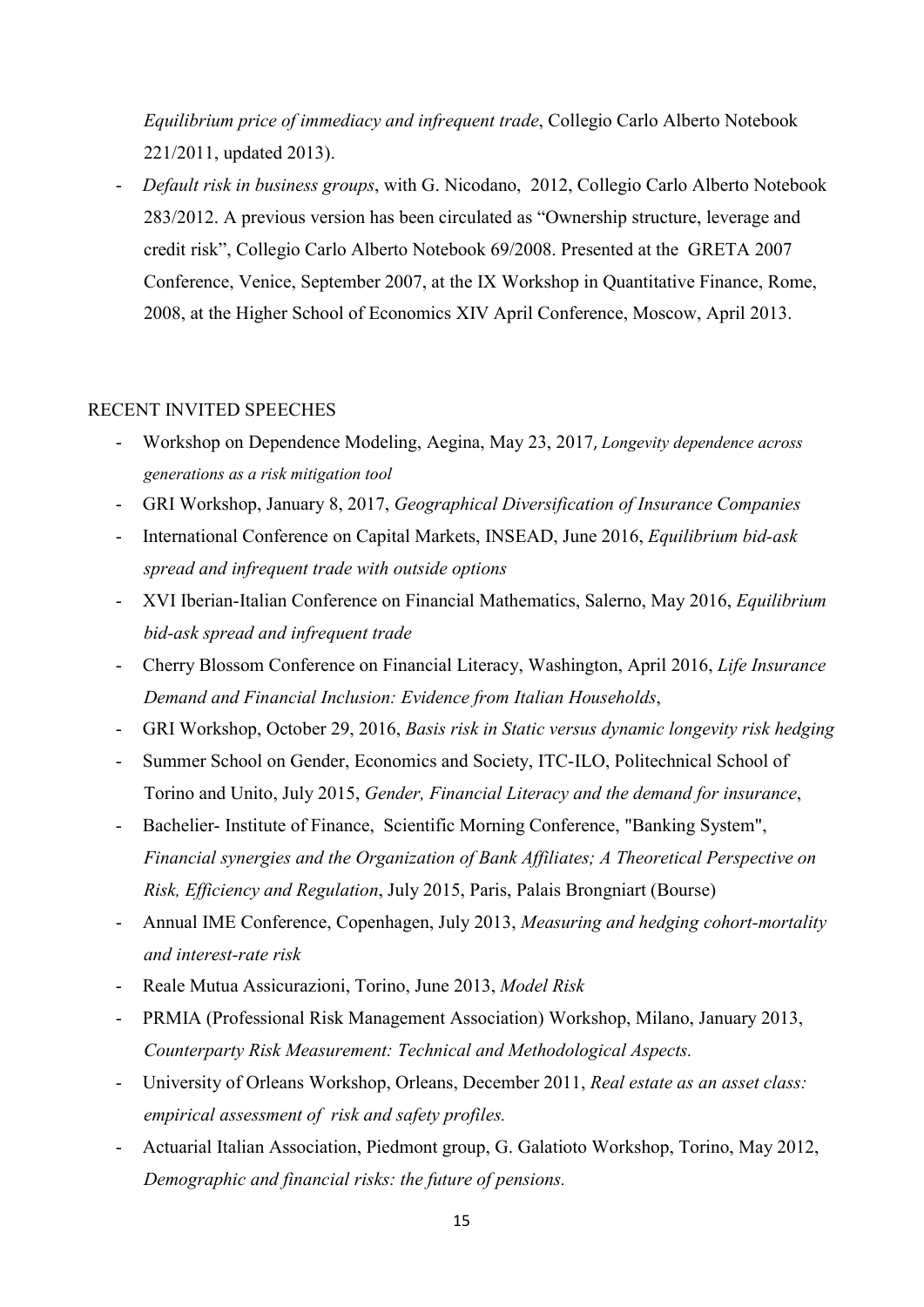- University of Torino, Workshop on Youth and Retirement Saving, Torino, March 2011, Youth and Retirement Saving: Focus on longevity Risk (comment on the research of C&I)
- University of Trieste, Economics and uncertainty (Economia e Incertezza), Trieste, November 2009, Business time and new credit-risk models.
- ICER, Torino, MURST Meeting December 2008, Leverage value and firm scope: the role of guarantees.
- Bocconi University, Milano, MURST Meeting February 2008, Credit Risk and Ownership links.

## SEMINARS

- University of Zurich, November 2016, Equilibrium bid-ask spreads
- University of Rome Tor Vergata, October 2015, The Organization of Bank Affiliates; A Theoretical Perspective on Risk, Efficiency and Regulation
- INSEAD Brown Bag Seminar, May 2014, The Organization of Bank Affiliates; A Theoretical Perspective on Risk and Efficiency
- Banque de France, May 2014, The Organization of Bank Affiliates; A Theoretical Perspective on Risk and Efficiency
- Bank of Italy, April 2014, The Organization of Bank Affiliates; A Theoretical Perspective on Risk and Efficiency
- University of Rennes, IGR-IAE, February 2013, Default risk in business groups.
- CCA Lunch Seminar, May 2012, Equilibrium price of immediacy and infrequent trade.
- University of Rennes, IGR-IAE, February 2012, *Equilibrium price of immediacy and* infrequent trade.
- Universidade Nova de Lisboa, April 2010, Leverage, value and firm scope: the role of guarantees
- Bank of Italy, March 2010, Leverage and value creation in Holding-Subsidiary structures (with G. Nicodano).
- University of Lausanne, May 2009, Leverage, value and firm scope: the role of guarantees.
- Cass Business School, London, November 2008, Leverage and Value Creation in Groups versus Stand-alone Companies.
- CCA Capital Markets Seminar, October 2007, Credit Risk and Ownership links.
- Leuven University (KU), March 2005, Credit risk assessment and default dependence via copulas.